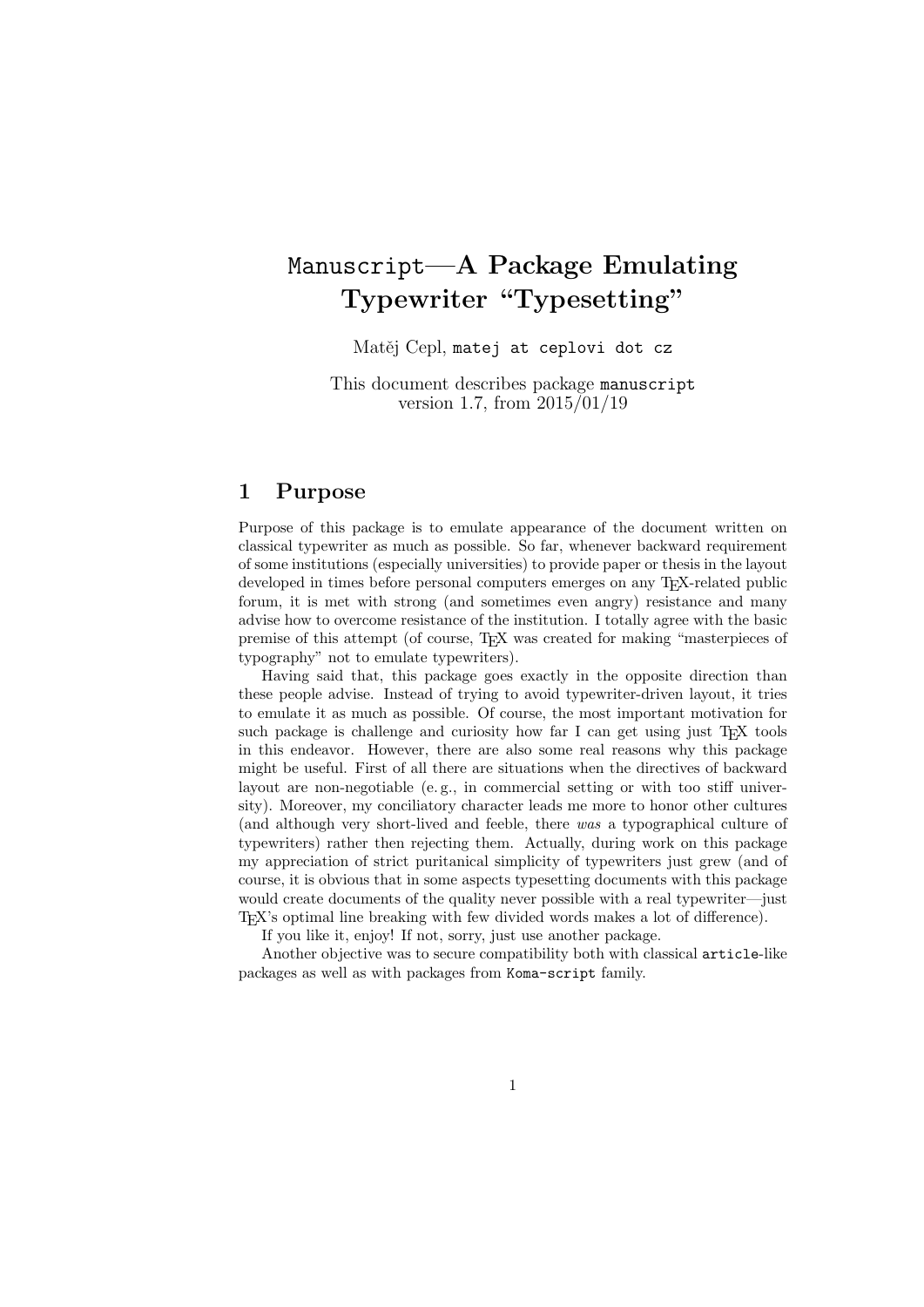### **2 The Coding**

MS@ps The first of all we need to create new condition MS@ps to control package options whether font Courier should be used (if true) or cmtt. We cannot use ifthen package as it redefines catcodes and conflicts with the redefinition of quotes for cmtt font (see below).

1 \newif\ifMS@ps

\DeclareOption \ExecuteOptions Declare the options by setting MS@ps variable. The options cm and cr set use of font cmtt or Courier, respectively. We want to use Courier as default option.

\ProcessOptions

```
2 \DeclareOption{cm}{\MS@psfalse}
3 \DeclareOption{cr}{\MS@pstrue}
4 \ExecuteOptions{cr}
5 \ProcessOptions\relax
```
We need to read some additional packages which are needed for good working of the package: setspace because whole document should be doublespaced (except for footnotes etc.), fontenc because we should be able to print all European characters (it could be redefined in the document itself *after* loading manuscript package, and ragged2e because of linebreaking and ragged justification.

```
6 \RequirePackage{setspace}
7 \RequirePackage[T1]{fontenc}
8 \RequirePackage[NewCommands]{ragged2e}
9 \RequirePackage{soul}
```

```
\rmdefault We need to set up the default font for Roman characters based on the boolean
            variable MS@ps.
```

```
10 \ifMS@ps
11 \renewcommand{\rmdefault}{pcr}
12 \else
13 \renewcommand{\rmdefault}{cmtt}
14 \setminus fi
```
\descfont \sectfont There is no bold in cmtt, so that I redefine also some fonts—usefull only for koma-script package, because I do not care too much for article :-).

```
15 \@ifundefined{scr@parskip}{}{%
```

```
16 \renewcommand*{\descfont}{\scshape}
```
- 17 \renewcommand\*{\sectfont}{\large\scshape} }
- $\M$ S@q\* This is the most obscure part of the package.<sup>1</sup> There are no problems with  $\ddot{\cdot}$ ' especially quotes. We have to change catcode of , and ' characters and redefine Courier font, but cmtt does not have some characters needed for normal writing couples of these characters to be printed in cmss font in the Old Knuth's coding OT1.

 $1$ I have recieved substantial help with the deep T<sub>E</sub>X work from Ondřej "Koala" Vácha. Thank you.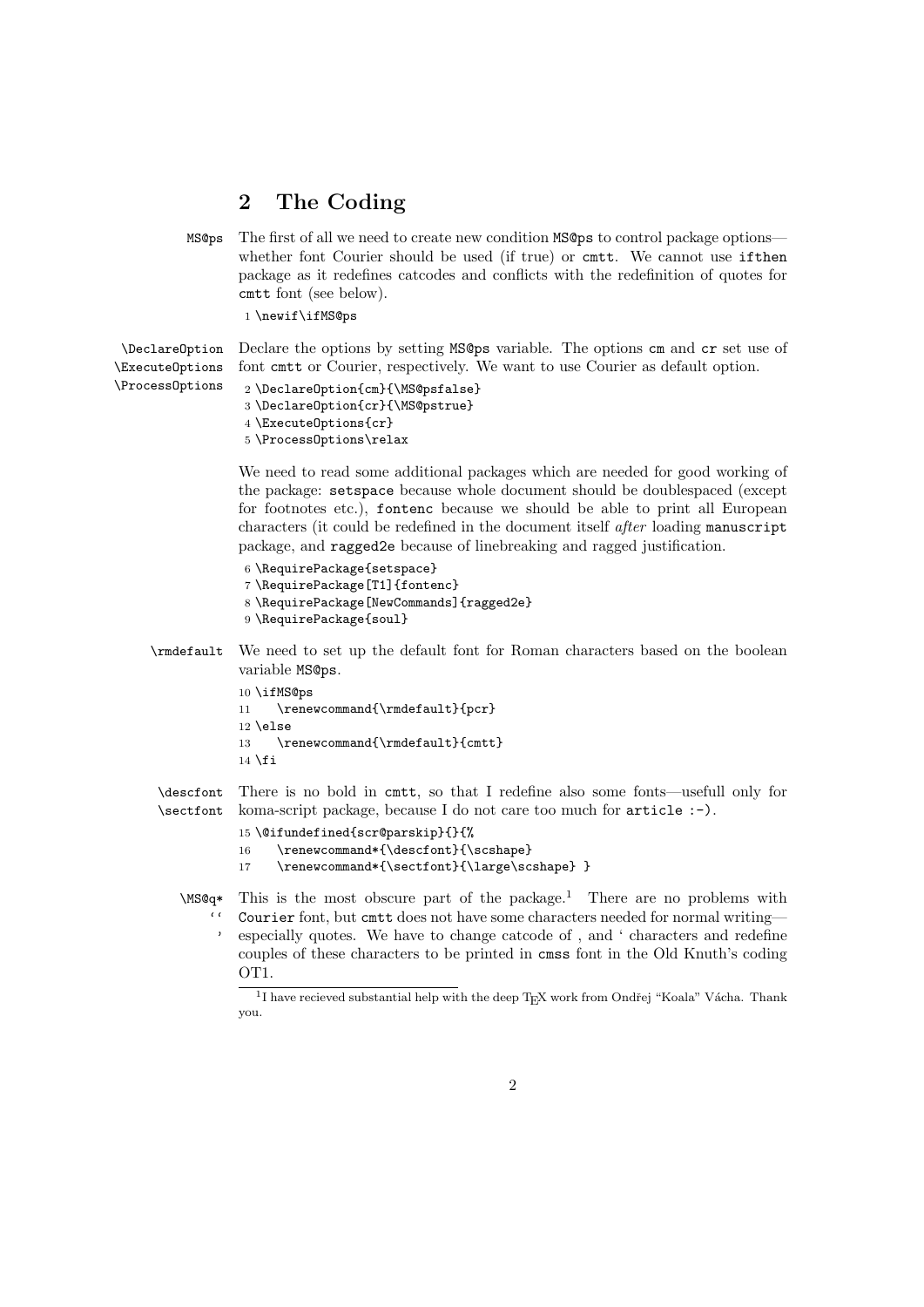```
Moreover, and it was the bug in the previous version, we have to distinguish
between single quote and double quote, where each of them should be printed as
different character. Now, it is getting to be really messy :-).
```

```
18 \iffalse
```

| 19 | \catcode96=13                                            |  |
|----|----------------------------------------------------------|--|
| 20 | \def''{{\usefont{0T1}{cmss}{m}{n}\symbol{92}}}           |  |
| 21 | \catcode39=13                                            |  |
| 22 | \def'{\protect\MS@quote}                                 |  |
| 23 | \def\MS@quote{\futurelet \nextchar \MS@questquote}       |  |
| 24 | \def\MS@questquote{\ifx '\nextchar \let\MS@next=\MS@dblq |  |
| 25 | \else \let\MS@next=\MS@sglq                              |  |
| 26 | \fi \MS@next}                                            |  |
| 27 | \def\MS@dblq{{\usefont{0T1}{cmss}{m}{n}\symbol{125}}}    |  |
| 28 | \def\MS@sglq{{\usefont{0T1}{cmss}{m}{n}\symbol{39}}}     |  |
|    | $29$ \fi                                                 |  |

\sfdefault Of course, in typewritter there are no different fonts for sans-serif characters and \ttdefault there is no distinction between normal and tt characters, thus both of these are set to be same as roman characters.

```
30 \renewcommand{\sfdefault}{\rmdefault}
31 \renewcommand{\ttdefault}{\rmdefault}
```
typearea Of course, typewritter should follow classical "one inch on all sides" margins (later, variant supporting European equivalent on A4 paper may be added). The best is to use special package fullpage. However, that does not work well with koma-script family of packages, there we have to distinguish between the two and use macro \typearea native of koma-script.

```
32 \@ifundefined{typearea}
33 {\RequirePackage{fullpage}}
34 {\typearea[0pt]{13}}
```
\textbf Italic characters are not enough distinctive in cmtt font, so we shall redefine macro \bfseries \emph to be same as in the typewritter age—underlining characters.

```
\emph
  \em 36 \def\bfseries{\scshape}
      35 \renewcommand{\textbf}[1]{\textsc{#1}}
      37
      38 \AtBeginDocument{%
      39 \setul{0.3ex}{0.15ex}
      40 \renewcommand{\emph}[1]{\ul{#1}}
      41 \def\em{\egroup \expandafter \ul \expandafter{\iffalse}\fi}
      42 }
```
\spaceskip There are some additional characteristics which should be set-up emulating behavior of typewritter: footnotes should be set in the normal-size font, document should be double-spaced, ragged right. Space between characters have to be set via \spaceskip—it is zero on default for tt fonts.

```
43 \let\footnotesize\@empty
44 \doublespacing
```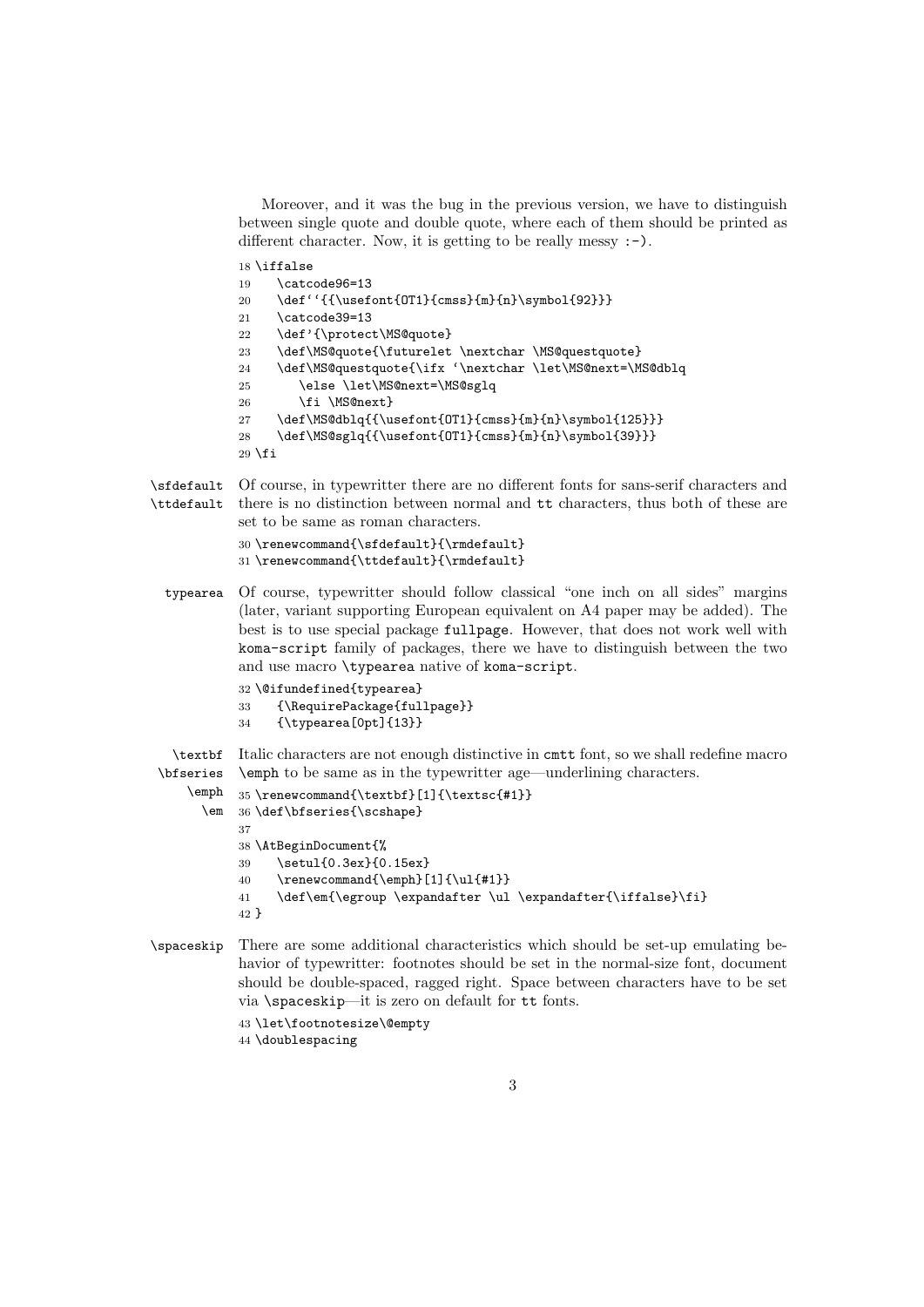```
45 \AtBeginDocument{%
46 \raggedright
47 \parindent 1em
48 \spaceskip .333333 em plus .333333 em minus .111111 em }
```
\thefootnote \@makefnmark \@makefntext If the idea of the whole package is to emulate typewriter style, then we have to do something about footnotes. There is obviously nothing like superscripted footnote mark on typewriters. Moreover, I have also changed indentation of the body of footnote.

```
49 \def\thefootnote{\@arabic\c@footnote/}
50 \def\@makefnmark%
51 {\hbox{\normalfont\@thefnmark}}
52 \renewcommand\@makefntext[1]{%
53 \leftskip 1.8em \noindent
54 \llap{\normalfont\@thefnmark\ }#1}%
```
\@maketitle The standard titlehead of the document is really ugly when doublespaced. Therefore we should redefine **\@maketitle** macro. However, the trick below (creation of new macro which envelopes the original macro) is better, because it is compatible both with standard article-like classes and koma-script family. Redefinition of \huge is a kind of ugly hack, but it should be enough robust and simple to be OK.

```
55 \let\MS@maketitle=\@maketitle
56 \if@titlepage
57 \def\@maketitle{%
58 \hyphenpenalty=5000
59 \let\huge\LARGE
60 \MS@maketitle }
61 \else
62 \def\@maketitle{%
63 \singlespacing
64 \hyphenpenalty=5000
65 \let\huge\LARGE
66 \MS@maketitle }
67 \fi
```
That's all folks!  $\hspace{0.1em}:\hspace{0.1em}\text{--}\hspace{0.1em}$ 

### **Index**

Numbers written in italic refer to the page where the corresponding entry is described; numbers underlined refer to the code line of the definition; numbers in roman refer to the code lines where the entry is used.

```
Symbols
\vee . . . . . . . . . . . . . . 18
\@arabic . . . . . . . . . 49
\@makefnmark . . . . . . 49
\'' . . . . . . . . . . . . . 18
\bfseries . . . . . . . . 35
                                 \@makefntext . . . . . . 49
                                \{\texttt{@maketitle \dots ... } 55\}\text{Cthefmark} . . . . . 51, 54
                                                                  \␣ . . . . . . . . . . . . . . 54
                                                                                B
```